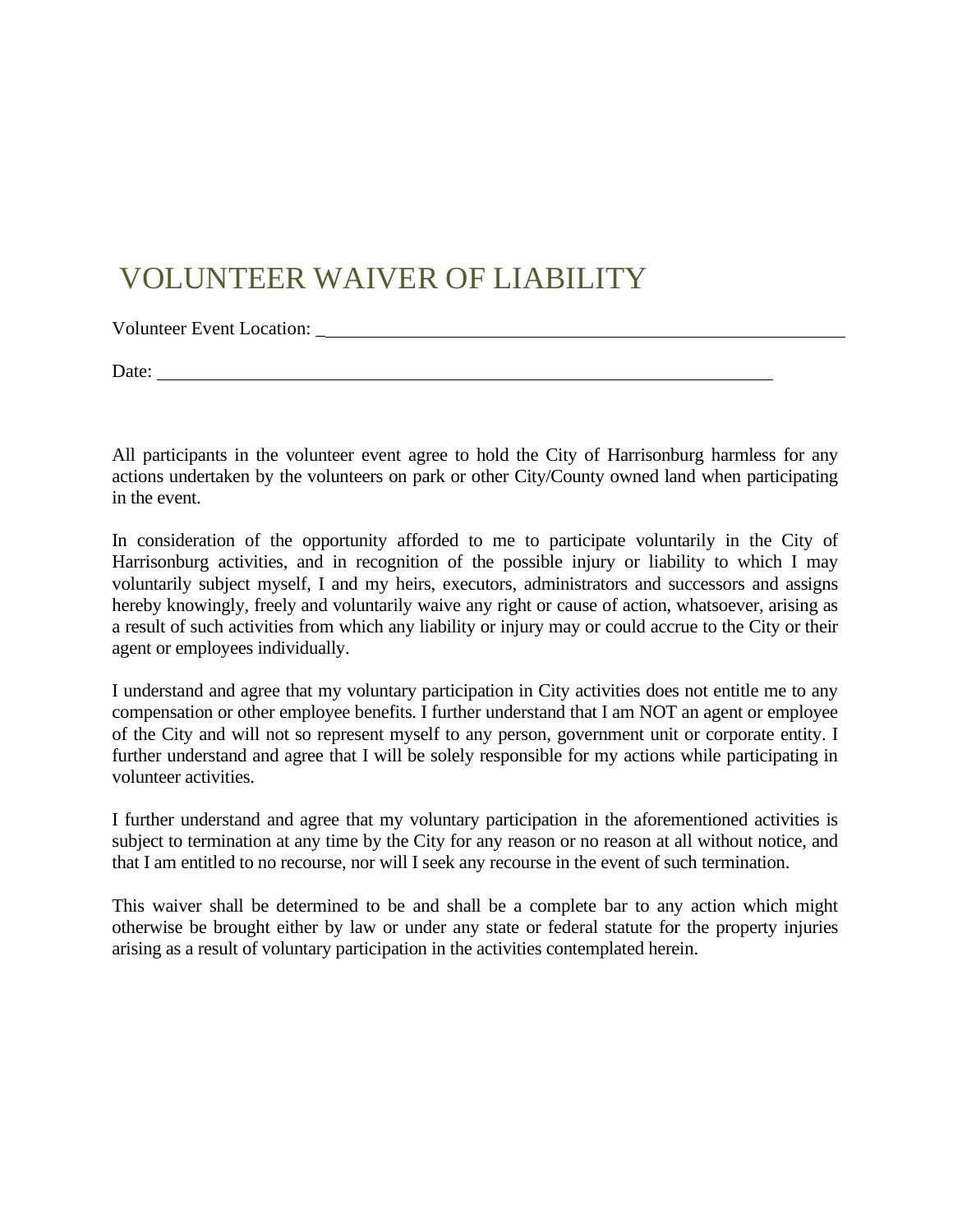The signature of participant(s) on this form indicates agreement to the terms of this waiver. If additional participants, continue on back.

| <b>Printed Name</b> |      | Phone |  |
|---------------------|------|-------|--|
| Signature           | Date | Email |  |
| <b>Printed Name</b> |      | Phone |  |
| Signature           | Date | Email |  |
| <b>Printed Name</b> |      | Phone |  |
| Signature           | Date | Email |  |
| Printed Name        |      | Phone |  |
| Signature           | Date | Email |  |
| <b>Printed Name</b> |      | Phone |  |
| Signature           | Date | Email |  |
| <b>Printed Name</b> |      | Phone |  |
| Signature           | Date | Email |  |
| <b>Printed Name</b> |      | Phone |  |
| Signature           | Date | Email |  |
| <b>Printed Name</b> |      | Phone |  |
| Signature           | Date | Email |  |
|                     |      |       |  |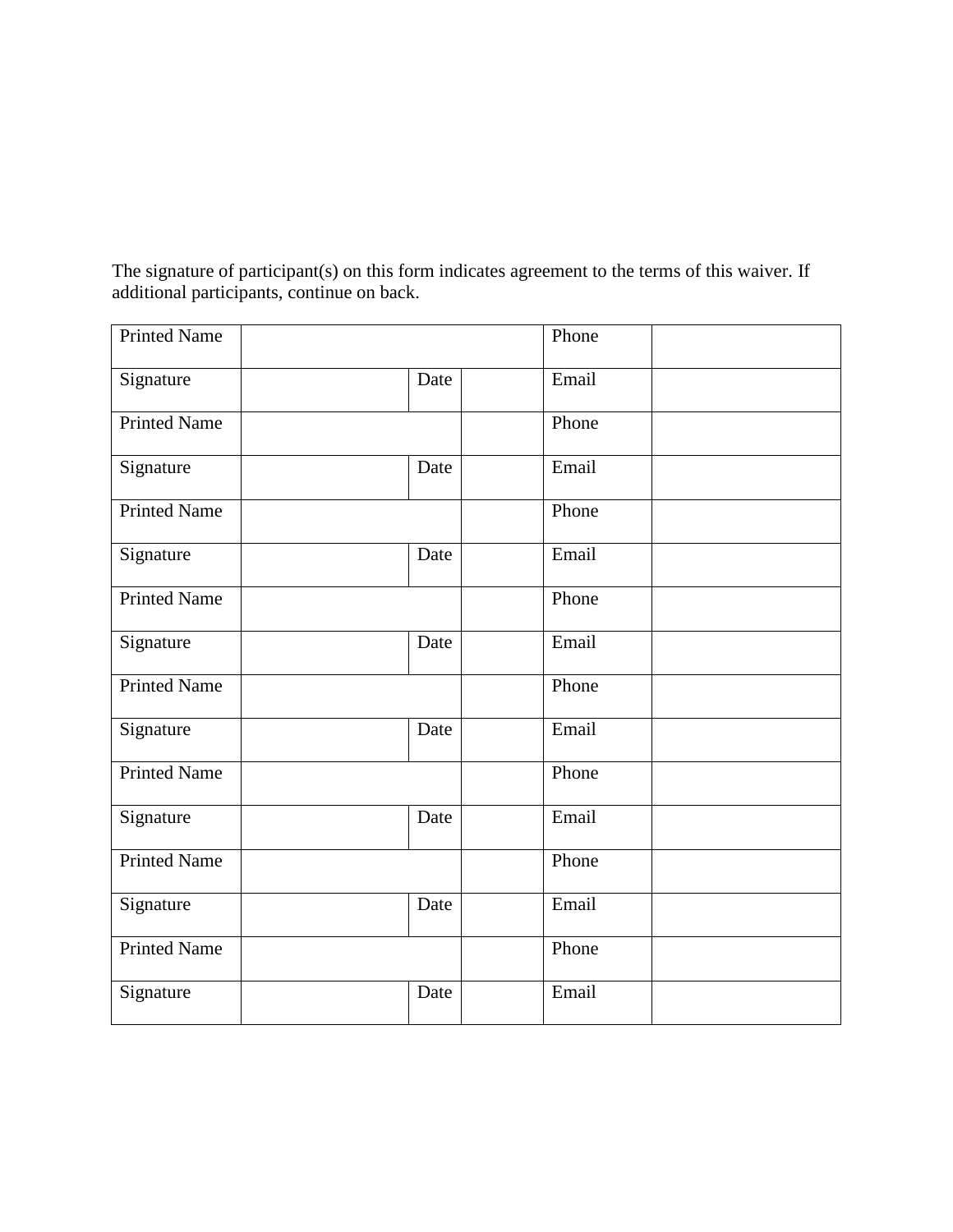## Attachment 2: Parental or Guardian Release Waiver

I am the parent or guardian of , a minor, and on the minor's behalf and on my behalf, I accept the release and waiver of liability as inducement for allowing my child, or this minor, to participate in this volunteer event. I understand that the City of Harrisonburg has only given permission for this program and is not responsible for its direct administration and I waive any and all claims against the City of Harrisonburg for the planning or operation of the event. I further authorize any emergency medical care which may be necessary. I represent and warrant that I have the authority to give this release.

Parent or Guardian

Date